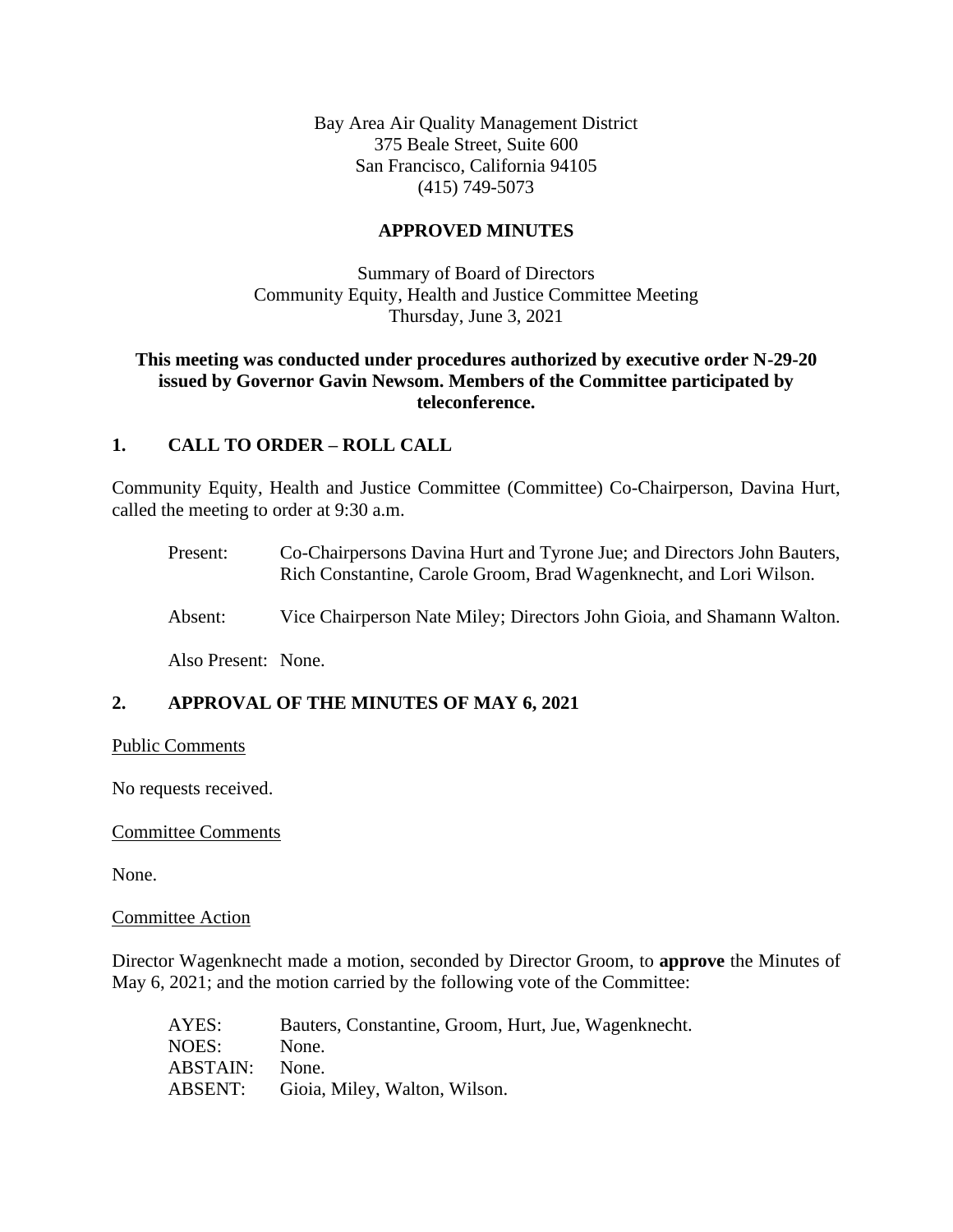## **3. COMMITTEE CO-CHAIR HURT AND CO-CHAIR JUE WILL REPORT BACK ON COMMUNITY CONVENING SESSION HELD ON MAY 26, 2021**

The Committee then heard a report from the Committee Co-Chairperson, Tyrone Jue, regarding the Community Convening Session that was held on May 26, 2021. Attendees included the Committee Co-Chairs, Air District staff, and community advocates from various Bay Area communities. The proposed formation and seating of the Air District's Community Advisory Council (CAC) was primarily discussed, and the next Community Convening session will take place on June 23, 2021, at 4:00 p.m.

Public Comments

No requests received.

Committee Comments

None.

Committee Action

None; receive and file.

## **4. COMMUNITY PERSPECTIVES**

Veronica Eady, Senior Deputy Executive Officer of Policy & Equity, introduced Menlo Park City Council Member, Cecilia T. Taylor, who gave a presentation on traffic and associated air monitoring initiatives in the neighborhood of Belle Haven.

Public Comments

Public comments were given by Jed Holtzman, 350 Bay Area; and LaDonna Williams, All Positives Possible.

NOTED PRESENT: Director Wilson was noted present at 10:04 a.m.

#### Committee Comments

The Committee and staff discussed impacts to residential and commercial development built within transportation corridors; the boundaries of District 1 of the City of Menlo Park; whether Menlo Park residents have been engaged in air monitoring initiatives; and resources that the Air District can provide to the City of Menlo Park.

#### Committee Action

None; receive and file.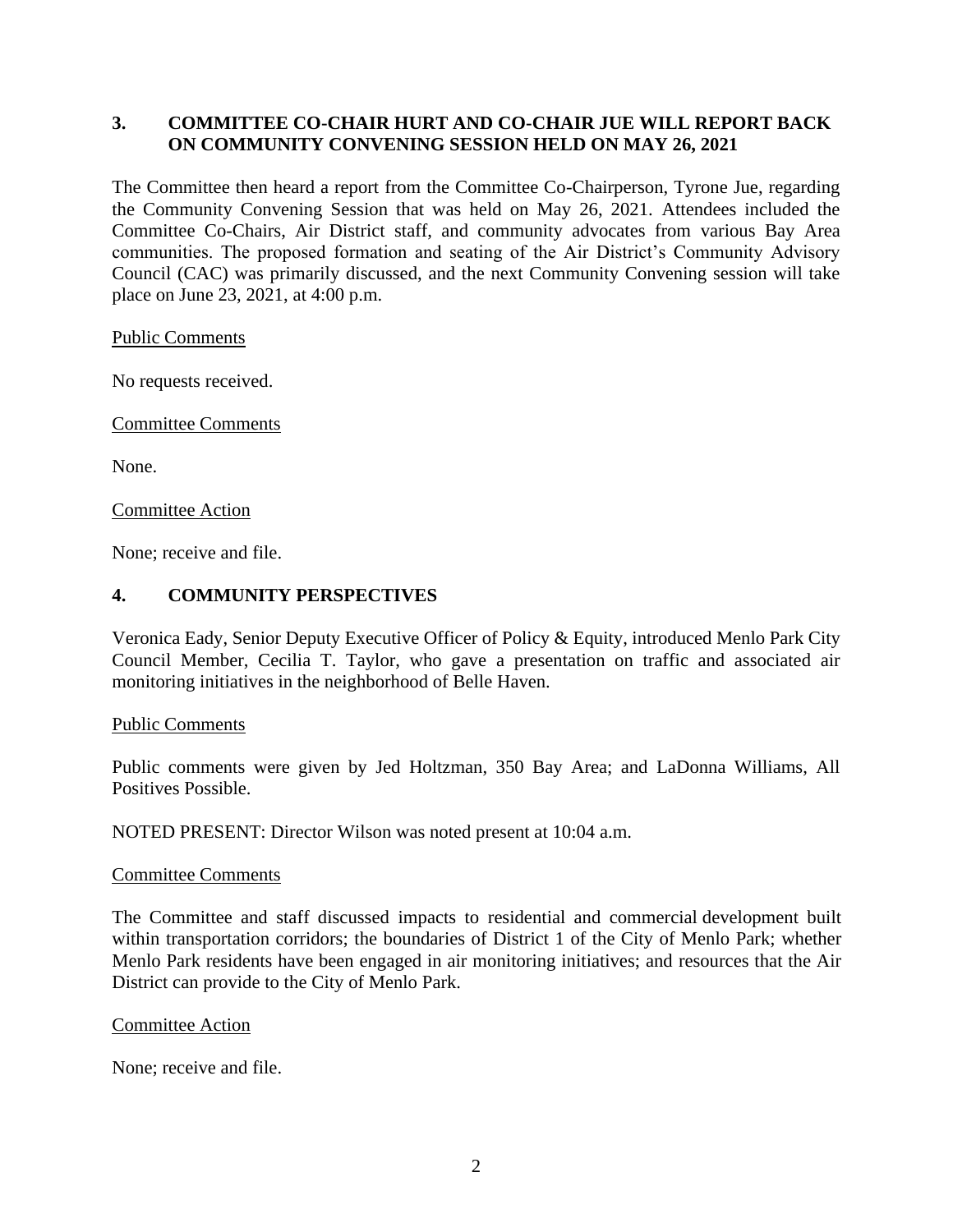## **5. UPDATE ON COMMUNITY ENGAGEMENT GRANT PROGRAM**

Ms. Eady gave the staff presentation *Update on Community Engagement Grant Program,* including: outcome; outline; requested action; background; current community engagement grant programs; 2021 grant program evaluation; proposed path forward; eligible activities; proposed timeline; and feedback requested.

### Public Comments

Public comments were given by Quyen Vuong, International Children Assistance Network; Jed Holtzman, 350 Bay Area; Dr. Raymond Tompkins, African-American Community Health Equity Council; Y'Anad Burrell, Richmond resident; LaDonna Williams, All Positives Possible; Lil Milagro Henriquez, Mycelium Youth Network; Vanessa Talania, Breathe California; Domonique Brooks, Rodeo resident; Pam Jones, Menlo Park resident; and Lonnie Mason, Bayview Hunters Point resident.

#### Committee Comments

The Board and staff discussed whether the Air District has a formal evaluation process for the program, and whether that process includes feedback from the community; the structure of the proposed multi-year grants; the concern that some applicants do not know about this program; concerns regarding why certain applicants are chosen over others; the need for improved assistance by Air District staff for program applicants; the request that the Board members be sent program applications to circulate within their jurisdictions; public webinars on how to apply for the program; and the suggestion of creating a list of interested potential applicants to whom reminders may be sent when program funding cycles are about to close.

#### Committee Action

None; receive and file.

# **6. DISCUSSION ON ASSEMBLY BILL (AB) 617 PROGRAM AND COMMUNITY NOMINATION PROCESS**

Greg Nudd, Deputy Air Pollution Control Officer of Policy, gave the staff presentation *Discussion on AB 617 Program and Community Nomination Process,* including: outcome; requested action; outline; renaming of AB 617 program; program overview; a community-centered program; overall program; Bay Area Communities (West Oakland, Richmond/North Richmond/San Pablo, East Oakland examples); preliminary program costs; community engagement and nomination; and next steps.

## Public Comments

Public comments were given by Dr. Raymond Tompkins, African-American Community Health Equity Council; and LaDonna Williams, All Positives Possible.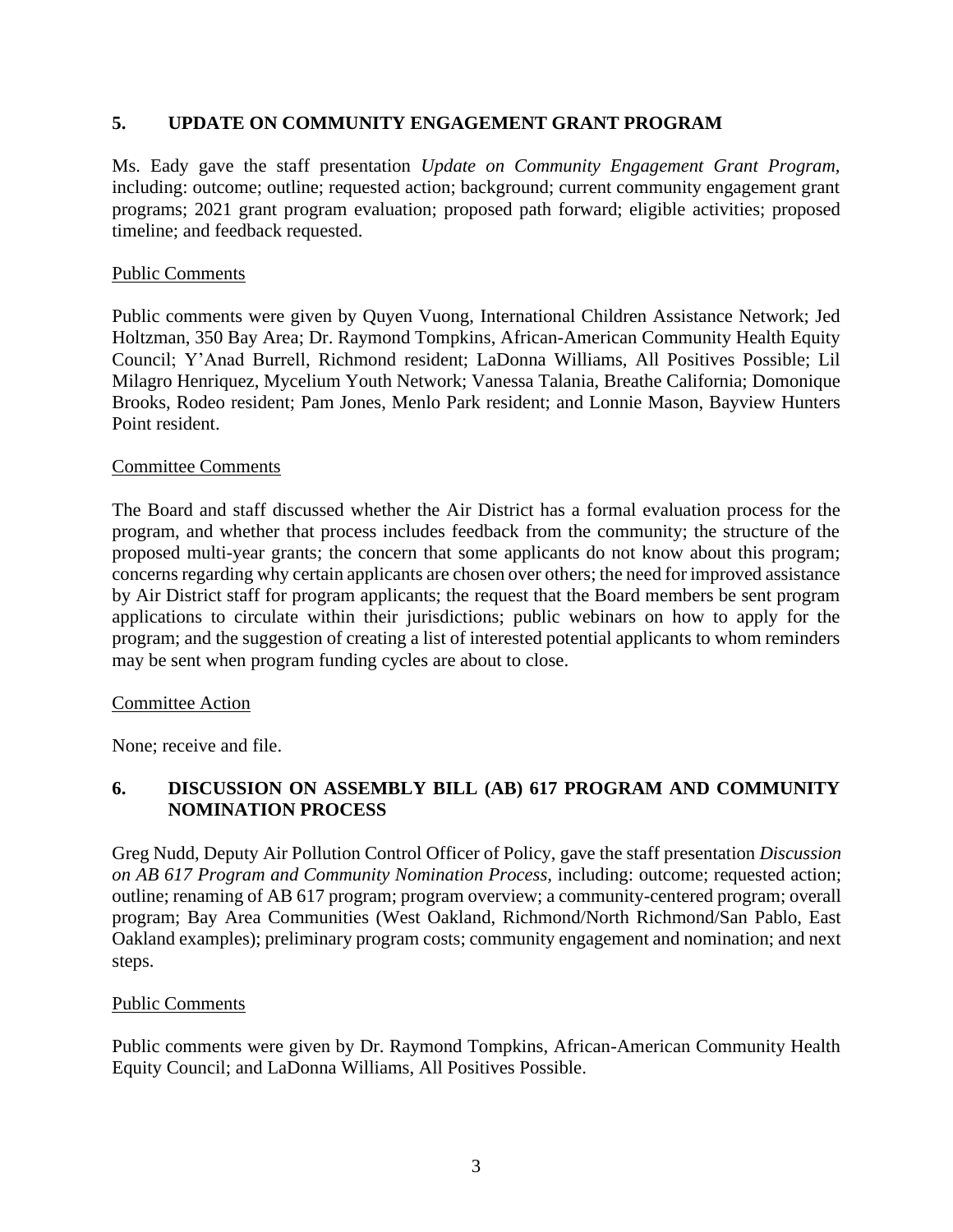## Committee Comments

The Committee and staff discussed ways in which the Air District will work to develop communities that are not selected to be future recipients of AB 617 funding; the Air District's recommendation that East Oakland becomes the next recipient of AB 617 funding; and how much money the Air District spends to understand the needs of disadvantaged communities.

## Committee Action

None; receive and file.

# **7. DISCUSSION ON THE DEVELOPMENT OF THE COMMUNITY ADVISORY COUNCIL**

Ms. Eady and Co-Chairs Hurt and Jue gave the presentation *Discussion on the Development of the CAC*, including: outcome; outline; community outreach and engagement; Board of Directors' input and next steps; Board of Directors' Proposed CAC; and timeline for appointment.

## Public Comments

Public comments were given by Andres Soto, Communities for a Better Environment (CBE); Jed Holtzman, 350 Bay Area; LaDonna Williams, All Positives Possible.

## Committee Comments

The Committee and staff discussed how many of the proposed 13 CAC seats should be allocated to North Bay communities; whether "East Contra Costa County" includes the Tri Valley; concerns for lack of equitable distribution of seats, and whether impacts on a community should outweigh its geographic location; the need for youth on the CAC; and the status of Air District-sponsored legislation to change the composition of the Board and to designate seats for public (non-elected official) members.

#### Committee Action

None; receive and file.

## **8. PUBLIC COMMENT ON NON-AGENDA MATTERS**

Public comments were given by Andres Soto, CBE; LaDonna Williams, All Positives Possible; Jed Holtzman, 350 Bay Area; Lonnie Mason, Bayview Hunters Point resident; Dr. Raymond Tompkins, African-American Community Health Equity Council; and Tyler Earl, CBE.

## **9. COMMITTEE MEMBER COMMENTS**

None.